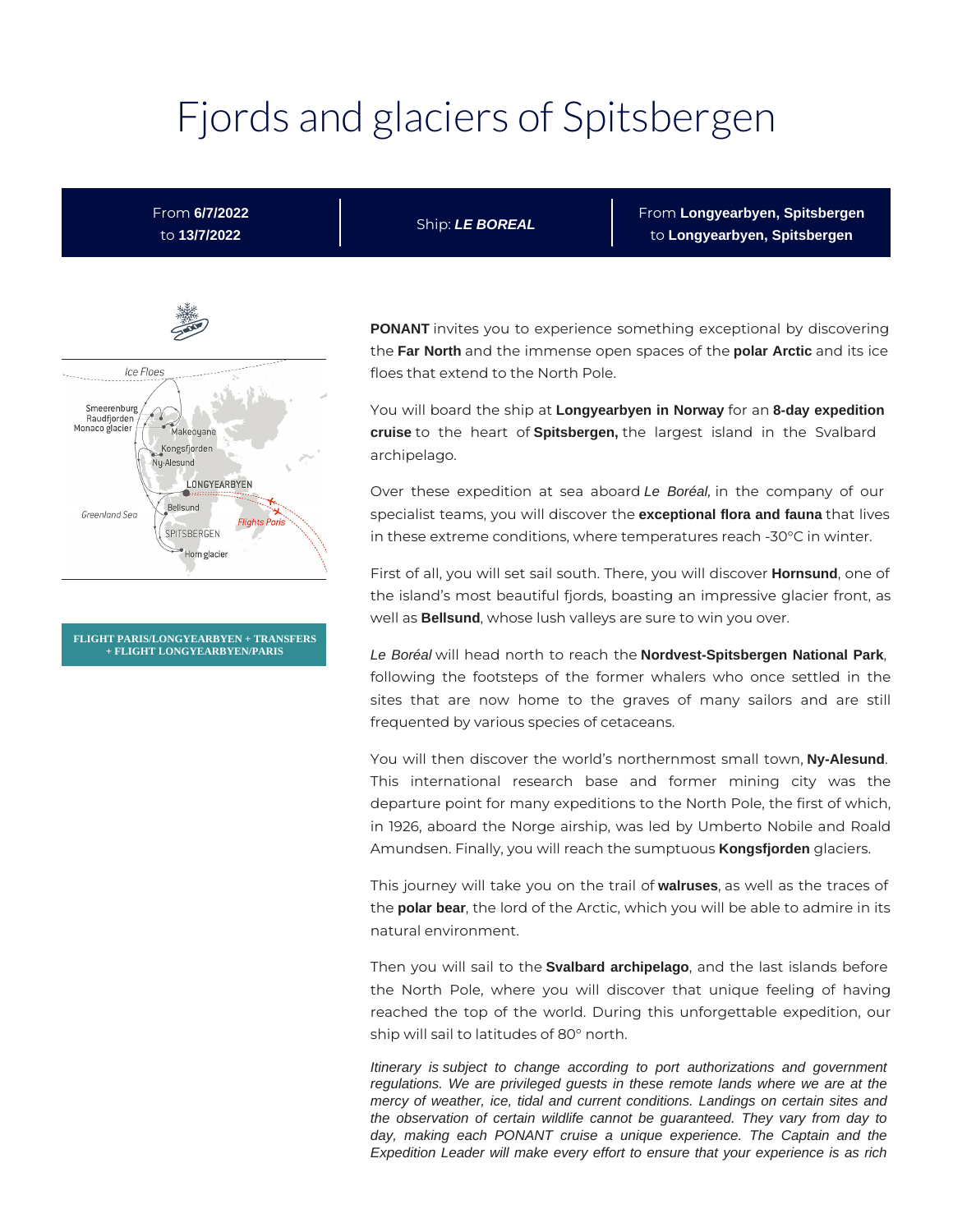as possible, while complying with the safety rules and instructions imposed by the AECO.



The information in this document is valid as of 7/7/2022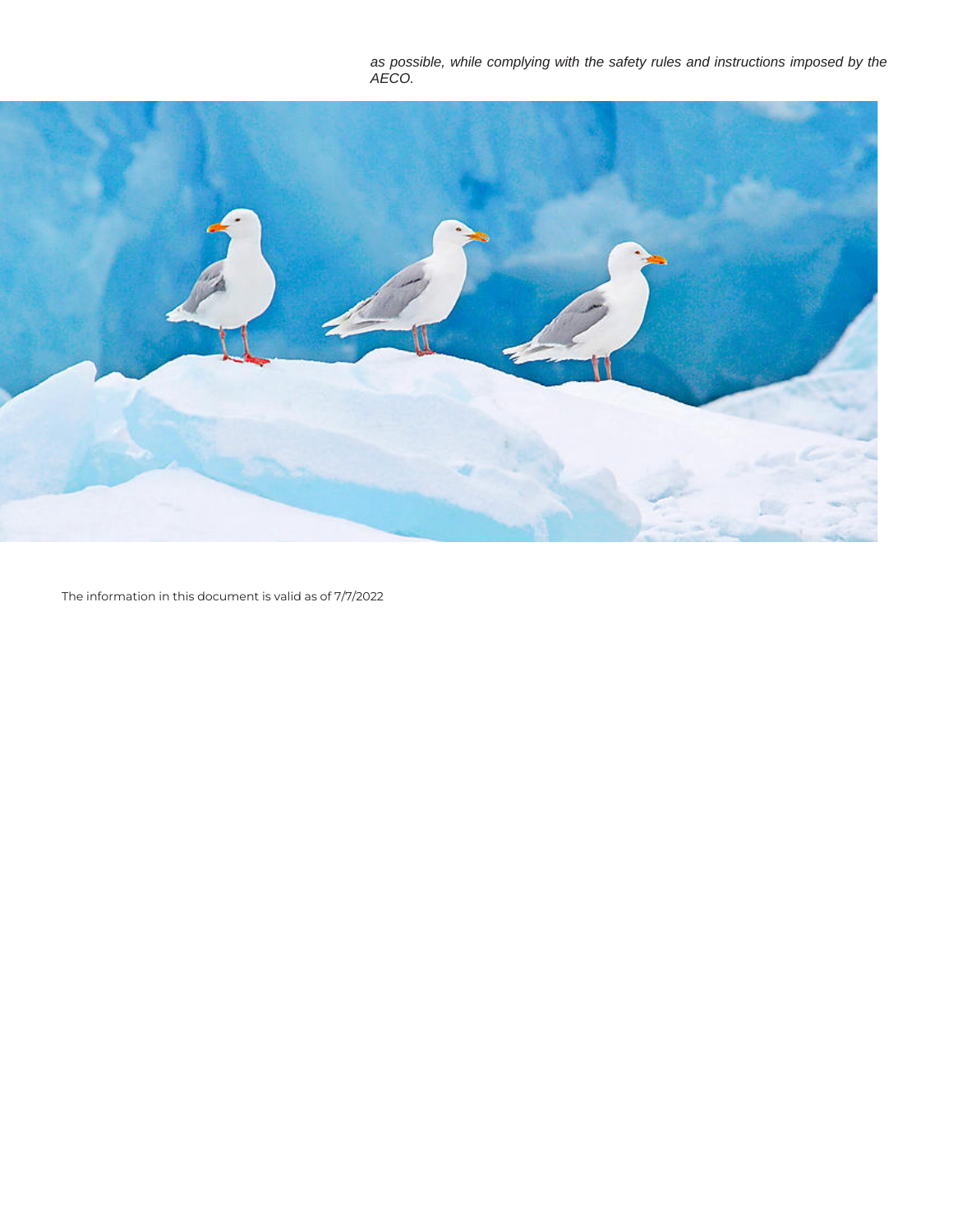# Fjords and glaciers of Spitsbergen **YOUR STOPOVERS :**

# **LONGYEARBYEN, SPITSBERGEN**

Embarkation 6/7/2022 from 4:00 pm to 5:00 pm Departure 6/7/2022 at 6:00 pm

**Longyearbyen** is the capital of the Norwegian **Svalbard** archipelago, located on **Svalbard's** main island, and is the northernmost territorial capital on the planet. With winter temperatures dropping to below 40°C, the landscapes of this mining town are simply breathtaking. The glaciers, the mountains stretching as far as the eye can see and the untouched nature, make you feel like you're in completely unexplored territory.

#### **HORNSUND**

Arrival 7/7/2022 Departure 7/7/2022

Nestling between **millennial glaciers** and carved mountains, and considered to be "the crown of Arctic Norway", Spitsbergen is a place that never sees the night. Your ship will take you closer to this fascinating archipelago and, more particularly, the **Hornsund fjord**. Considered to be **Svalbard's southernmost fjord**, it is especially reputed to be its most stunning: at the end of its vast bay, 8 great glaciers slowly make their way down to the sea before giving way to the many icebergs elegantly drifting along its cold and mysterious waters.

# **BELLSUND, SPITSBERGEN**

Arrival 8/7/2022 Departure 8/7/2022

You will head to the **Bellsund fjord** to follow in the footsteps of the first explorers who came from the Norwegian coast, or those of the many fur traders seeking game and trophies. Boasting an astonishingly rich wildlife, the arms of the fjord separate to form two lush valleys. Give free rein to your imagination in the heart of this majestic natural environment where time seems to stand still.

# **SAILING TOWARD THE ICE FLOES**

Arrival 9/7/2022 Departure 9/7/2022

Your captain will sail right up to the **limit of the ice**, to the **edge of the ice floe**. Weather conditions and state of the ice allowing, you will be able to go out in a zodiac dinghy for a unique experience in the middle of these floating slabs of ice. In addition to this grandiose journey through the middle of these floes with their cut and blue-tinged edges, sometimes over 2 metres thick, it is also often an opportunity to see a particular kind of fauna, totally dependent on the ice floe: **birds, seals** and **polar bears**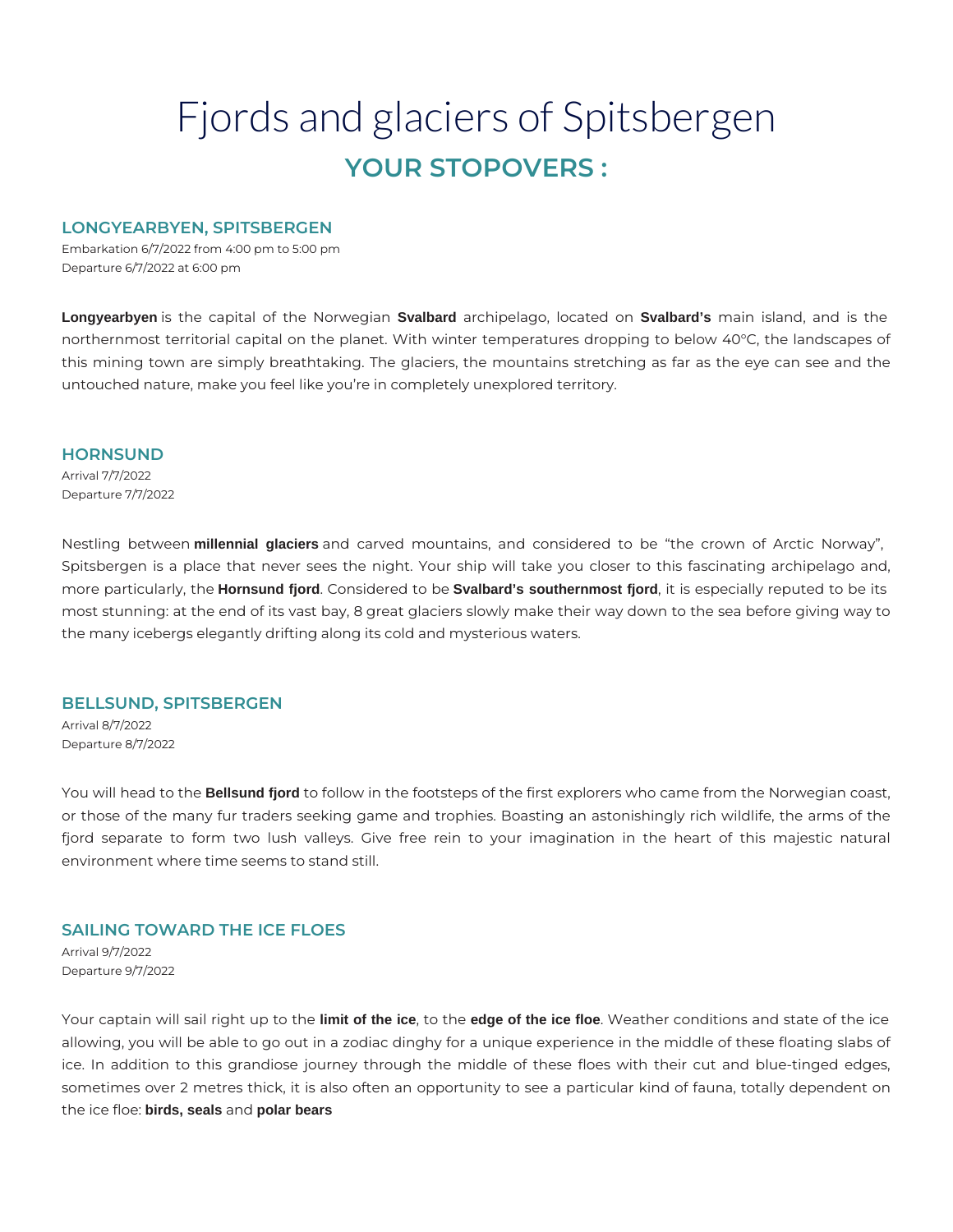#### **MAKEOYANE, SPITSBERGEN**

Arrival 10/7/2022 Departure 10/7/2022

.

Måkeøyane is a small **archipelago** in the heart of the **Woodfjorden**, whose names is a reference to the large quantities of driftwood washing up on the beaches. It is located at the intersection between the Bockfjorden and the Liefdefjorden which leads to the **Monaco Glacier**, one of the most beautiful in Spitsbergen. As you sail around these little islands, you will be able to observe **Arctic terns** whose eggs sometimes attract **polar bears**.

# **MONACO GLACIER, SPITSBERGEN**

Arrival 10/7/2022 Departure 10/7/2022

Located to the North-West of the Svalbard archipelago, **the Monaco Glacier** is probably one of Spitsbergen's most beautiful and majestic. Named in honour of **Prince Albert I of Monaco**, a sailor, it stands as an impenetrable, bluetinged jagged wall, the last glacier before reaching a latitude of 80° North. Imagine the sound of the ice cracking as it breaks free and crashes into the **transparent water**. And to make the magical landscape even more perfect, you might be lucky enough to spot **bears** and **whales**, as these two animals have a special fondness for this area.

# **RAUDFJORDEN, SPITSBERGEN**

Arrival 11/7/2022 Departure 11/7/2022

**Raudfjorden** means "**red fjord**", from the colour of the sandstone of the surrounding mountains. Along the west coast of this 20 km fjord, dissected by many shallow bays, you will be able to admire some of Spitsbergen's most **spectacular ice formations.** At the extremity of the fjord, two offshoots lead to the magnificent glaciers of Chauveaubreen and **Raudfjordbreen** which is 3 km wide. To the east, Alicehamna Beach in Bruceneset Bay has seen trappers, fishermen and explorers arrive for centuries, as evidenced by the "Raudfjordhytta" - the cabin of a Swedish trapper built in 1927.

# **SMEERENBURG, SPITSBERGEN**

Arrival 11/7/2022 Departure 11/7/2022

Located at the far north-west of the **Svalbard archipelago**, at the intersection of oceanic and Arctic influences, **Smeerenburg** is a former Dutch whaling colony on the southern part of **Amsterdam Island**. In a landscape of hills with steep slopes, plateaux, lakes and lagoons, you will anchor at a **sandy beach**. Dotted with **driftwood** and the **remains of ovens** that were used to melt the **whale** blubber, this is one of Spitsbergen's most important archaeological sites. At the height of the whaling activity, 200 men worked here and several are buried here.